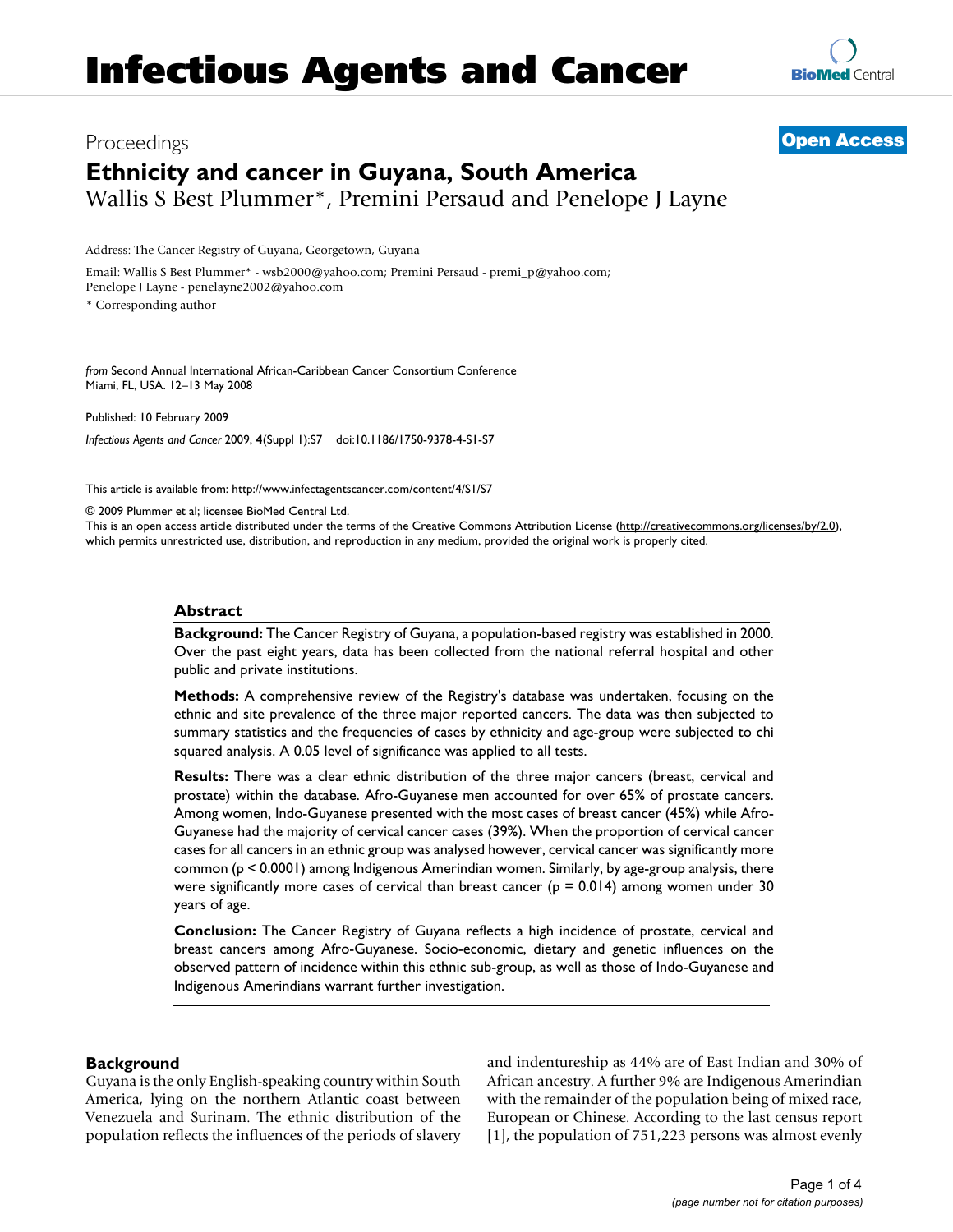distributed between the genders (50.1% male), with a median age of 23 years.

Cancer has been one of the five leading causes of death reported by the Statistical Unit of the Ministry of Health in Guyana over the last fifteen years. The populationbased Cancer Registry of Guyana, which is an active part of the Ministry of Health's national disease surveillance system, was established in 2000, and has since been providing policy makers with reliable cancer data based upon pathologically-supported diagnosis acquired through a system of data abstraction from the records of public and private health care institutions and laboratories across the country. Ethnic trends in cancer diagnoses in Guyana have been alluded to for some time [2,3]. In this context, studies in other countries have consistently reported the disproportionate prevalence of prostate cancer in men of African descent [4] and the severity/mortality of breast cancer in women of African descent [5,6]. Similarly, studies with Indian/South Asian men and women have also described the higher prevalence of breast and prostate cancers in migrant (US based) populations [7] compared with native Indians who have higher rates of oral cancer (males) and cervical cancer (females), Further, a high prevalence of cervical cancer has been reported among Indigenous people of both Surinam [8] and Queensland Australia [9]. Considering the ethnic basis of the Guyanese population, the Registry's data was reviewed to assess the relevance of these trends.

## **Methods**

The Registry's database was sorted by ethnicity and site prevalence, and then summary statistical analyses were done to highlight the frequencies of cases by gender and age. The significance of the differences in the incidence of the three main cancers (breast, cervical, and prostate) according to ethnicities and age-group was also determined by chi squared analysis followed by Fisher exact test at the 0.05 level of significance.

## **Results**

The database represented all diagnoses and deaths due to cancer collected from all public health facilities across Guyana and private facilities. It also included those Guyanese who had sought cancer treatment in Trinidad between 2000 and 2006. Within the database, the three main cancers were breast (23%), cervical (22%) and prostate (20%). Afro-Guyanese males accounted for over 65% of prostate cancer cases. Afro-Guyanese women presented with the highest number of cervical cancer cases while the number of Indo-Guyanese women with breast cancer was the highest (Table 1). The significance of the differences in the relative numbers of each cancer by ethnic group as represented by the population in the Registry's database was determined. There was no significant difference

**Table 1: The distribution of the three main cancers within the Cancer Registry of Guyana by ethnicity.**

| Ethnicity (N)          | <b>Breast</b> | Cervical | Prostate |
|------------------------|---------------|----------|----------|
| Afro-Guyanese (1215)   | 256           | 225      | 341**    |
| Indo-Guyanese (1161)   | 265           | 213      | 101      |
| Amerindian (117)       | 8             | $57*$    | 12       |
| Other/not stated (276) | 60            | 78       | 71       |
| TOTAL                  | 589           | 573      | 525      |
|                        |               |          |          |

The table shows the comparative prevalence of the three principal cancers within the main ethnic subgroups of the Guyanese population.  $*$  p < 0.0001,  $**$  p < 0.0001.

between cervical and breast cancer incidence of Afro- and Indo-Guyanese women in the Registry. However, cases of cervical cancer were significantly higher among Indigenous Amerindians ( $p < 0.0001$ ) than among either the Afro- or Indo-Guyanese Registry populations. Similarly, cases of prostate cancer among Afro-Guyanese males were significantly higher ( $p < 0.0001$ ) than those of Indo- or Amerindian males within the Registry.

Age group analysis showed a predominance of prostate cancer (49.9%) in the male population over 70 years of age (Figure 1). Likewise, there were significantly more cases of cervical than breast cancer among women under 30 years of age ( $p = 0.014$ ). In comparison, while the majority of cervical and breast cancer cases were found in women between 31 and 70 years of age (81%), there was no significant difference in the incidence of breast or cervical cancer between the age-groups 31–50, 50–70 and over 70 years. In terms of the timeliness of diagnosis, breast and cervical cancers were generally diagnosed earlier (stages 1 and 2) than those of other sites. Unfortunately, the majority of prostate cancers were not staged.

## **Discussion**

There are several challenges to Registry work in Guyana. These include the absence of a Cancer Act making cancer a notifiable disease, the failure to highlight cancer as a contributory cause of death where it is the underlying disease and diagnosis/treatment-seeking by affluent Guyanese outside of Guyana. Although the Registry captures all cases diagnosed and treated in Guyana, undiagnosed cases and deaths due to cancer that were not managed by a health care worker (estimated at less than 10%), are inevitably lost to the Registry.

The high incidence of the various cancers among Afro-Guyanese was not without precedence, as a pilot study of cancer care in Guyana in the early 1990s had previously found a 54% prevalence of cancer among this ethnic subpopulation of the sample studied [2]. Likewise, a high incidence of cervical cancer among Indigenous Amerindian women has been recognised previously [3],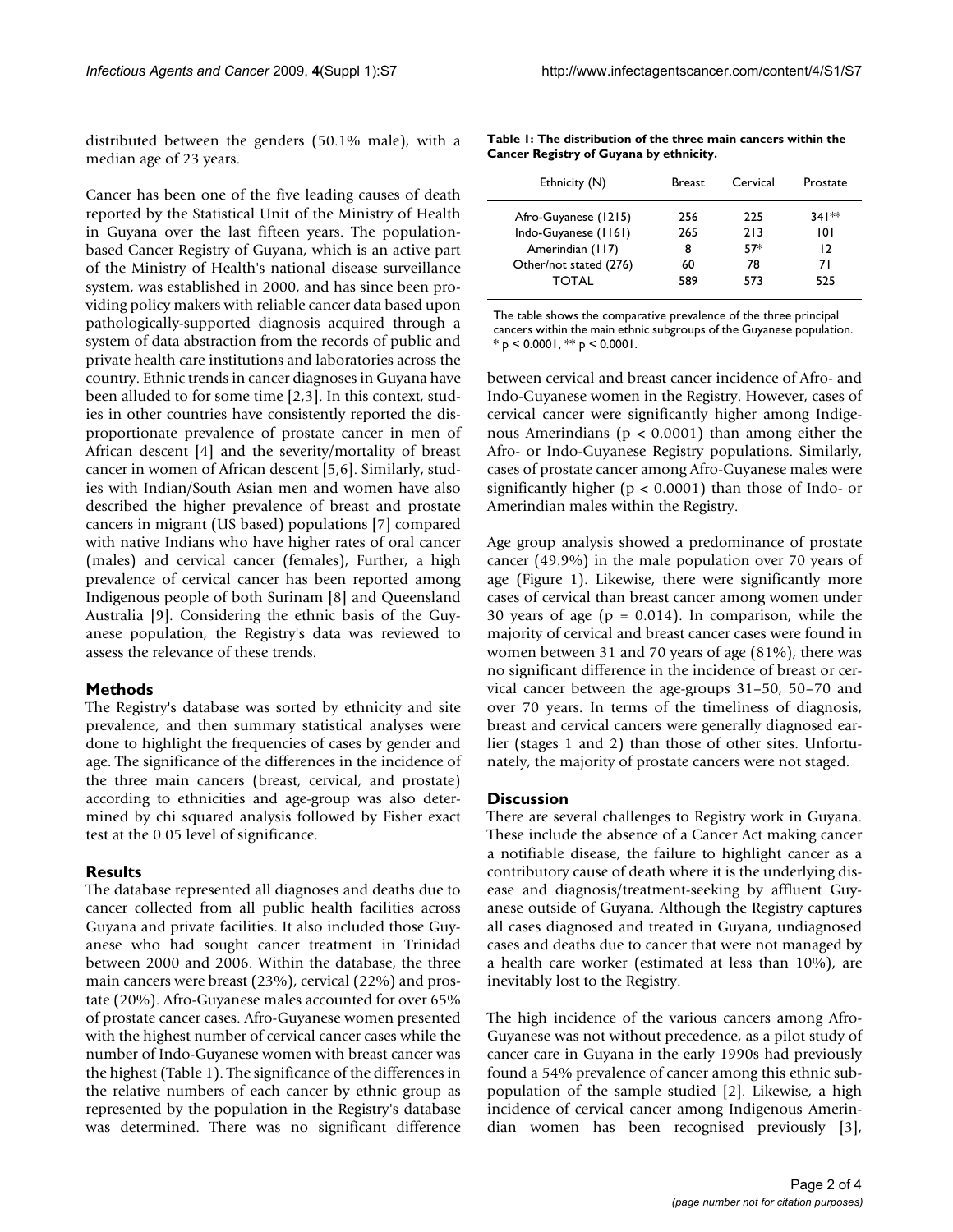

The distribution of three main cancers by age- **Figure 1** group within the Cancer Registry of Guyana



although, in comparison, the high number of cervical cancer cases among Afro-Guyanese women was unexpected. Since the Afro-Guyanese and Indo-Guyanese constitute 74% of the national population however, it was not surprising that over 85% of all cases were found among persons in these ethnic groups.

There are several likely determinants of the ethnicitybased incidence of prostate, breast and cervical cancer in the Registry. Both the high incidence of prostate cancer among men of African descent [4], and the higher incidence of prostate cancer among US based-compared with native Indians has also been recognised [7]. As reported from neighbouring Trinidad and Tobago for their residents, [4] a three-fold higher incidence of prostate cancer among the Guyanese of African-compared with Indiandescent was seen. Apart from genetic determinants, these findings allude to a role for dietary, cultural and environmental influences in the observed trends of prostate cancer.

Several demographic characteristics associated with a higher risk for cervical cancer have been highlighted among Indigenous Amerindians in Guyana. These include a mean of 4.5 babies per woman (range  $0-14$ ; n = 672) and a mean age at first intercourse of 16.8 years (range  $9-26$ ; n = 559). Additionally, among 412 women screened, there was a 22.8% prevalence of high risk HPV [3]. These factors along with the low socio-economic status of this population and limited access to health care can explain aspects of the high incidence of cervical cancer in this ethnic sub-group of the Registry. Unfortunately although comparable data is not yet available on the Afro-Guyanese sub-population, factors associated with this group such as low income and socioeconomic status, being overweight, and diet are likely to be key determinants of the observed incidence.